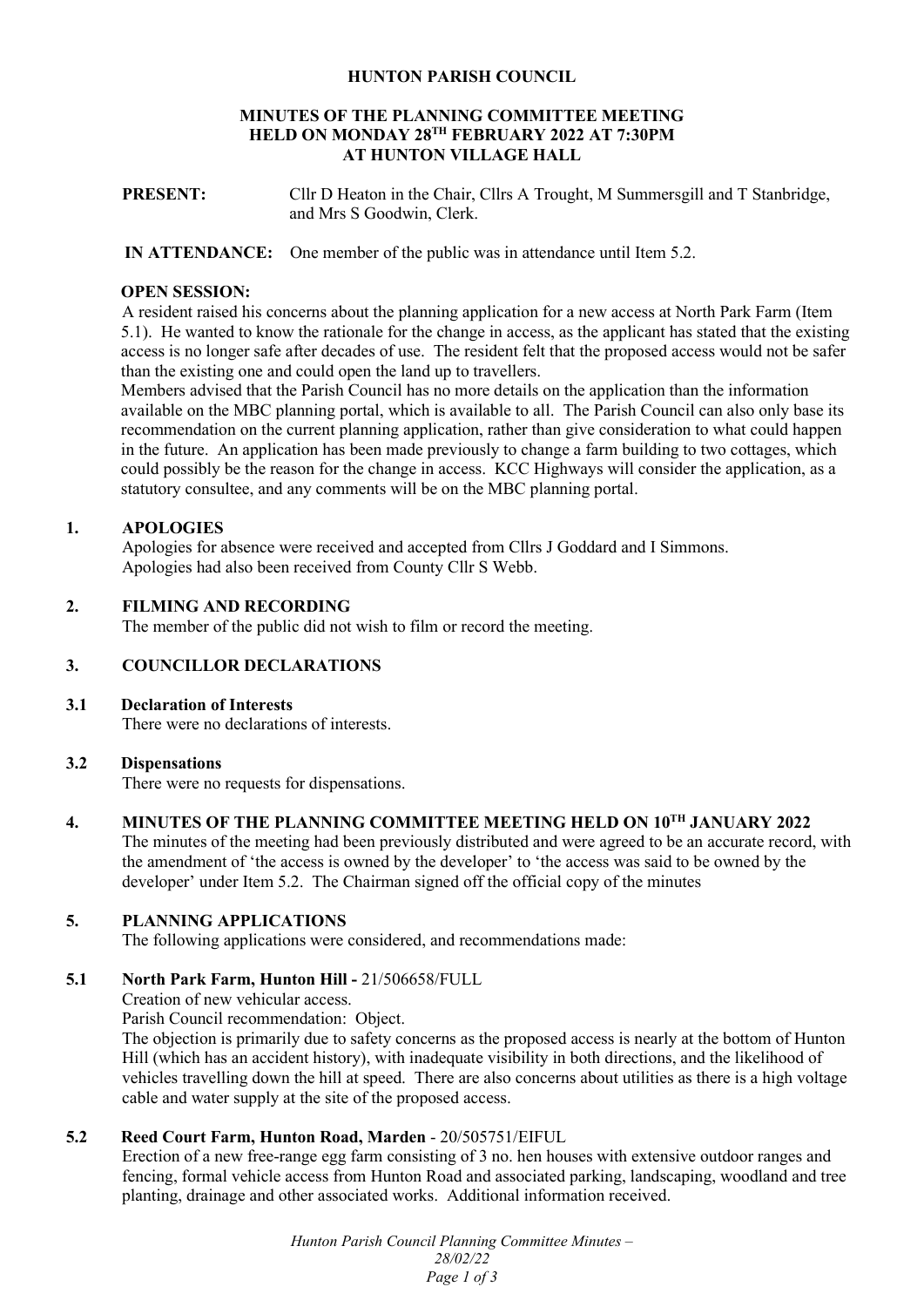Parish Council recommendation: None. Deferred to the next Full Council meeting. Cllr Summersgill advised that the deadline for responses is not until late March, so the application could be considered at the next Full Council meeting on 21st March, to give more time for consideration of the additional information. One of the Parish Council's previous objections to the application related to the inadequacy of the technical documents provided by the applicant. This has been partially addressed, but not fully. The KCC PROW officer has not added anything further in relation to footpaths. Cllr Summersgill will provide a briefing note prior to the meeting on  $21<sup>st</sup>$  March, when the application will be considered further.

### **6. REPORTED PLANNING DECISIONS**

Members **Noted** the following planning decisions, made by Maidstone Borough Council since the last Full council meeting:

### **6.1 Lantern Cottage, Barn Hill** - 21/506634/FULL

Demolition of pergola. Erection of a single storey flat roof rear extension with parapet wall and roof lantern and internal alterations. Erection of new pergola, conversion of outbuilding to outdoor kitchen, with internal and external alterations, including associated hard and soft landscaping alterations. Parish Council recommendation: No objection. Maidstone Borough Council decision: Permitted.

### **6.2 The Old Stables Salters Cross, Vicarage Road, Yalding** - 21/506878/LBC

Listed Building Consent for insertion of replacement windows, doors and frames Parish Council recommendation: No objection. Maidstone Borough Council decision: Permitted.

# **7. ELECTRICAL VEHICLE CHARGING POINTS**

Cllr Summersgill advised that KCC have not undertaken the survey yet and have run out of money in the current financial year, so nothing further will happen until the new financial year.

# **8. APPOINTMENT OF A TRUSTEE FOR THE PEACE COTTAGES CHARITY**

The Parish Council needs to nominate a new trustee for the Peace Cottages Charity, for a 4-year term. Members could not think of anyone specific for the role. The trustees of the charity have an individual in mind, so details will be obtained and considered at the Full Council meeting on 21<sup>st</sup> March.

# **9. QUEEN'S PLATINUM JUBILEE WOODLAND AND HEDGING**

Cllr Heaton has obtained costings for hawthorn and blackthorn plants, for the planting of a hedge to the north of the recreation ground. Members **Agreed** to the cost of £1,093 plus VAT, which will be paid using online banking. A contribution towards the cost will be requested from the Playing Field Committee. A working party will be needed to do the planting; a request for volunteers will be posted on the Hunton Facebook page.

Members **Agreed** that trees should be planted behind the hedge. Cllr Summersgill has found various options for obtaining free tree whips.

# **10. QUEEN'S PLATINUM JUBILEE LUNCH**

The Village Club has requested funding for a Jubilee event on 5th June, open to all. Members **Agreed** in principle the Parish Council could provide funding, under the Local Government Act 1972 s145. The specific amount required will be obtained from the organisers, for consideration at the Full Council meeting on 21<sup>st</sup> March.

# **11. FOOTBALL CLUB CHANGING ROOMS**

Three quotes were obtained for the electrical work required in the Football Club changing rooms. Members **Agreed** to accept the quotation from Q-Tec Solutions Limited, at a cost of £2,820 plus VAT, subject to some changes in the specification and minor amendment of the cost. Members **Agreed** that the commitment of the Football Club is required before any work will only go ahead, to be discussed at the next Playing Field Committee meeting.